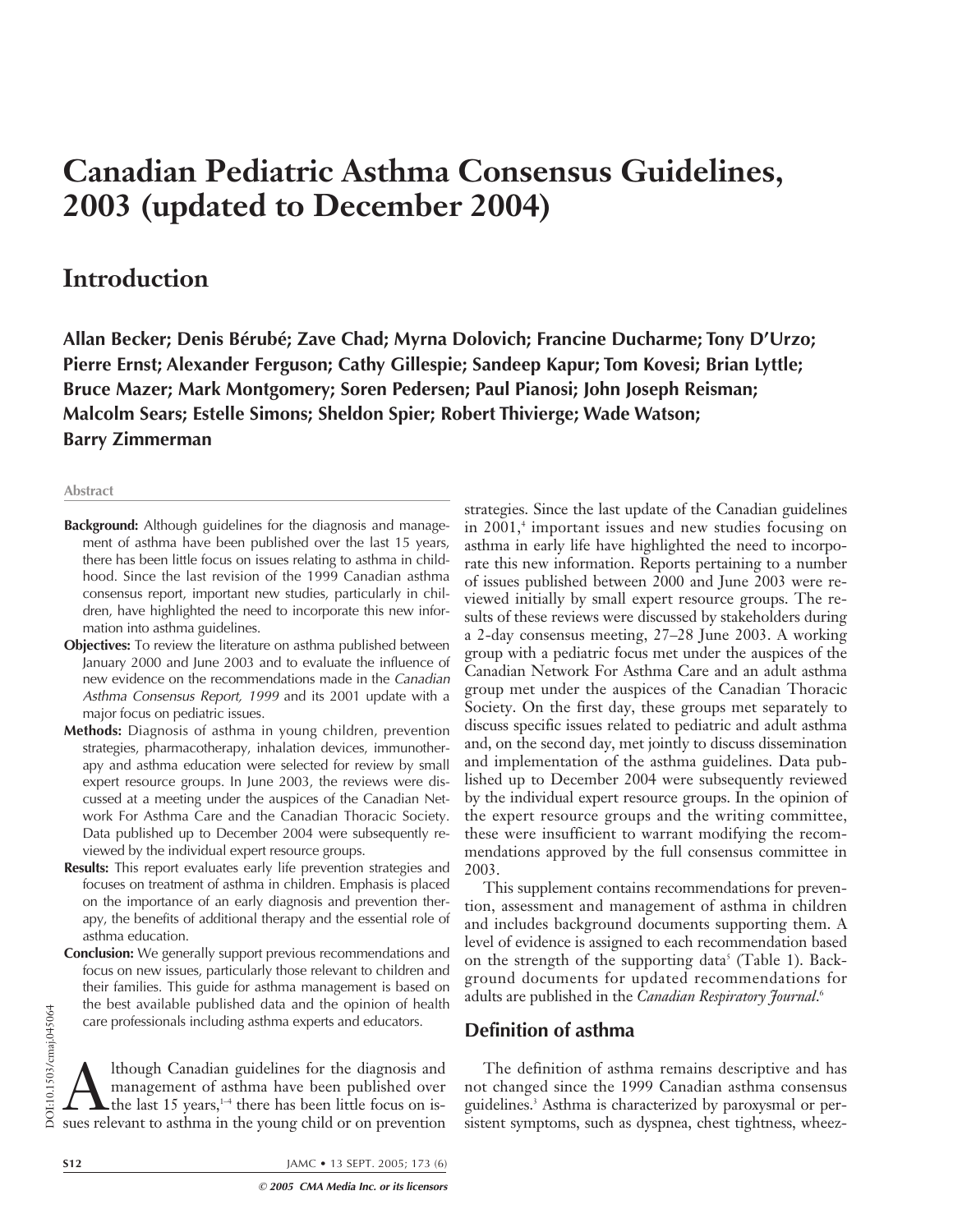ing, sputum production and cough associated with variable airflow limitation and airway hyperresponsiveness to endogenous and exogenous stimuli. Inflammation and its resultant effects on airway structure are considered the main mechanisms leading to the development and persistence of asthma.

# **General management of asthma**

Optimal management of asthma requires adequate evaluation of the patient and his or her environment. Asthma control should be assessed using specific criteria (Table 2).

Table 1: Levels of evidence<sup>5</sup>

| Level I   | Evidence is based on randomized controlled trials (or<br>meta-analysis of such trials) of adequate size to ensure a<br>low risk of incorporating false-positive or false-negative<br>results.                                                                          |
|-----------|------------------------------------------------------------------------------------------------------------------------------------------------------------------------------------------------------------------------------------------------------------------------|
| Level II  | Evidence is based on randomized controlled trials that<br>are too small to provide level I evidence. They may show<br>either positive trends that are not statistically significant<br>or no trends and are associated with a high risk of false-<br>negative results. |
| Level III | Evidence is based on non-randomized controlled or<br>cohort studies, case series, case-control studies or cross-<br>sectional studies.                                                                                                                                 |
| Level IV  | Evidence is based on the opinion of respected authorities<br>or expert committees as indicated in published consensus<br>conferences or guidelines.                                                                                                                    |
| Level V   | Evidence is based on the opinions of those who have<br>written and reviewed the guidelines, based on their<br>experience, knowledge of the relevant literature and<br>discussion with their peers.                                                                     |



**Fig. 1: Continuum of treatments for asthma management. Reprinted with permission from Elsevier (J Allergy Clin Immunol 2004;113:650-6).**

Asthma severity is more difficult to assess and may only be defined after asthma control is achieved. Asthma control should be assessed at each visit.

If control is inadequate, the reasons should be identified and, if necessary, maintenance therapy should be modified (Fig. 1). Any new treatment should be considered a therapeutic trial and its effectiveness should be re-evaluated after 4–6 weeks.

Inhaled corticosteroids (ICSs) should be introduced as initial maintenance treatment even when the patient reports symptoms fewer than 3 times a week. Although less effective than low-dose ICSs, leukotriene receptor antagonists (LTRAs) are an alternative for patients who cannot or will not use ICSs. If control is inadequate on low-dose ICSs, identify the reasons for poor control and, if indicated, consider additional therapy with long-acting  $\beta_2$ -agonists, or LTRAs. Severe asthma may require additional treatment with systemic steroids. Asthma control and maintenance therapy must be assessed regularly.

If good control has been sustained, consideration should be given to gradually reducing maintenance therapy, with regular reassessments to ensure that adequate control remains. This will allow determination of the minimum therapy needed to maintain acceptable asthma control.

#### **Table 2: Criteria for determining whether asthma is controlled\*3**

| Parameter                      | Frequency or value          |
|--------------------------------|-----------------------------|
| Daytime symptoms               | <4 days/week                |
| Night-time symptoms            | <1 night/week               |
| Physical activity              | Normal                      |
| Exacerbations                  | Mild, infrequent            |
| Absent from work or school due | None                        |
| to asthma                      |                             |
| Need for $\beta$ ,-agonist     | <4 doses/weekt              |
| FEV, or PEF                    | $\geq$ 90% of personal best |
| PEF diurnal variation‡         | $<10-15%$                   |
|                                |                             |

 $FEV<sub>1</sub> =$  forced expiratory volume in 1 s; PEF = peak expiratory flow measured using a portable peak flow meter.

\*Introduction of inhaled corticosteroids should be considered early, even in those who report asthma symptoms fewer than 3 times a week and appear to have adequate control based on these criteria.

†May use 1 dose/day to prevent exercise-induced symptoms.

‡Diurnal variation is calculated as the highest PEF minus the lowest divided by the highest PEF multiplied by 100 for morning and night (determined over a 2-week period).

#### Table 3: Frequent reasons for poor asthma control<sup>7</sup>

- •Insufficient patient education, particularly in terms of what asthma is and how it can be controlled
- •Insufficient use of objective measurements of airflow obstruction (PEF, FEV<sub>1</sub>), leading to over- or underestimation of asthma control
- •Misunderstanding regarding the role and side-effects of medications

• Overuse of  $\beta$ -agonists

•Insufficient use of anti-inflammatory agents, including intermittent use, inadequate dose, or lack of use

•Inadequate assessment of patient adherence

•Lack of continuity of care